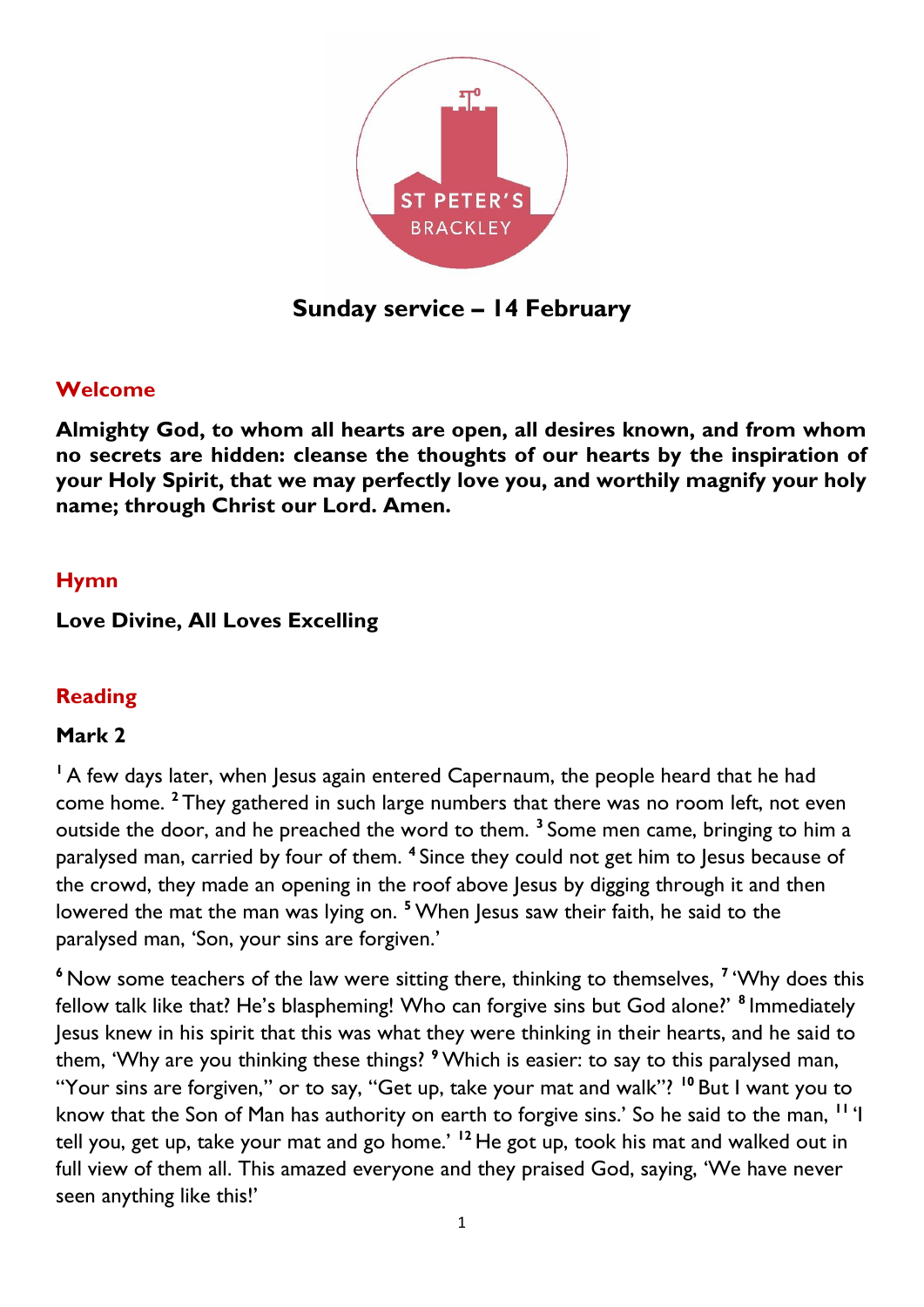### **Sermon**

Including a clip from 'The Chosen', episode 7.

### **Creed**

**We believe in one God, the Father, the Almighty, maker of heaven and earth, of all that is, seen and unseen.** 

**We believe in one Lord, Jesus Christ, the only Son of God, eternally begotten of the Father, God from God, Light from Light, true God from true God, begotten, not made, of one Being with the Father; through him all things were made. For us and for our salvation he came down from heaven, was incarnate from the Holy Spirit and the Virgin Mary and was made man. For our sake he was crucified under Pontius Pilate; he suffered death and was buried. On the third day he rose again in accordance with the Scriptures; he ascended into heaven and is seated at the right hand of the Father. He will come again in glory to judge the living and the dead, and his kingdom will have no end.**

**We believe in the Holy Spirit, the Lord, the giver of life, who proceeds from the Father and the Son, who with the Father and the Son is worshipped and glorified, who has spoken through the prophets.** 

**We believe in one holy catholic and apostolic Church. We acknowledge one baptism for the forgiveness of sins. We look for the resurrection of the dead, and the life of the world to come. Amen.**

## **Prayers**

## **Hymn**

#### **Nothing but the Blood**

#### **Lord's Supper**

Jesus Christ, risen Master and triumphant Lord, we come to you in sorrow for our sins, and confess to you our weakness and unbelief. We have lived by our own strength, and not by the power of your resurrection. In your mercy, forgive us. **Lord, hear us and help us.**

We have lived by the light of our own eyes, as faithless and not believing. In your mercy, forgive us. **Lord, hear us and help us.**

We have lived for this world alone, and doubted our home in heaven. In your mercy, forgive us. **Lord, hear us and help us.**